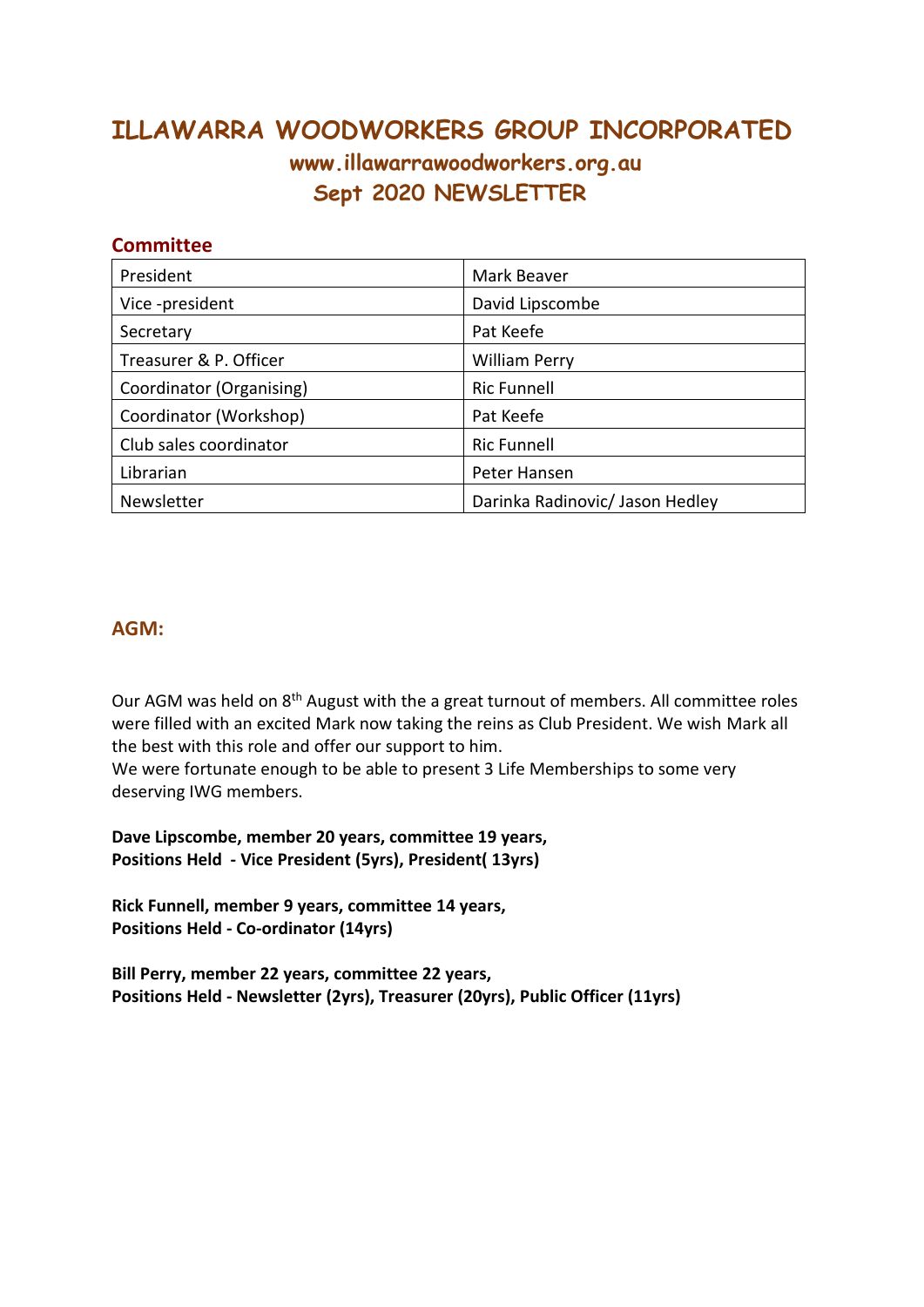## **Our Life Members**



Farewell: It was with a bit of sadness and a lot of good wishes that we said good bye to a very valued club member with Tony Bell moving onto to greener pastures.

Tony will always be welcome at IWG and we wish Tony all the best and hope to see him back someday soon.

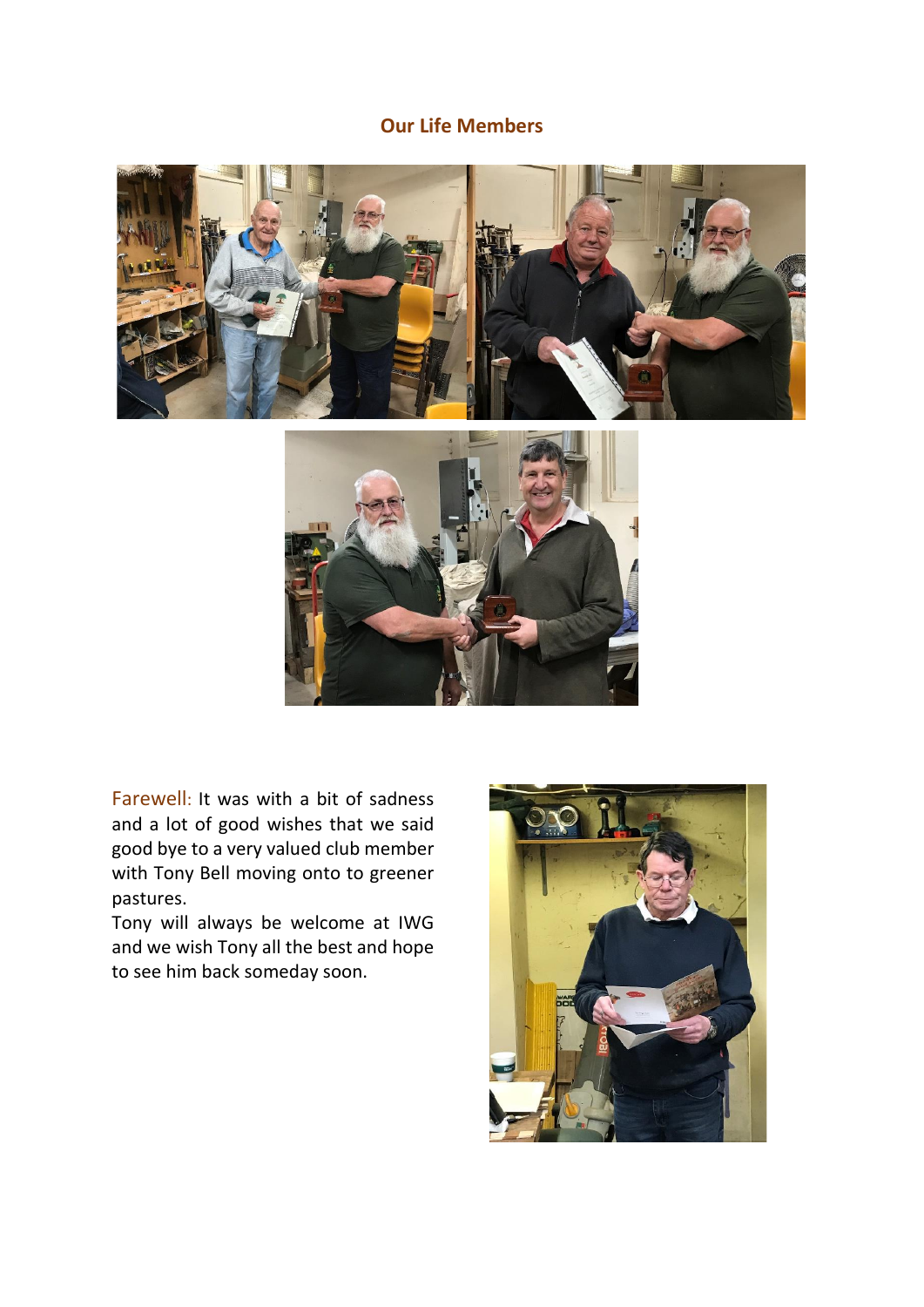**Meetings**: As usual, the next club meeting will be held on the second Saturday of the month, 10<sup>th</sup> October followed by 14<sup>th</sup> November. All members are encouraged to attend, the more the merrier.

### **Covid-19 procedures**

- **• Maintain social distancing of 1.5m;**
- **• Use hand sanitiser upon entry;**
- **• If you have a sore throat, cough or flu like symptoms please do not attend the workshop.**
- **• Bring your own cup for morning tea.**

**Thank you for your cooperation and understanding.**

### **Metal objects:**

## **This has been raised before, but just a quick reminder.**

Please remember all reclaimed wood must be scanned to ensure it is free of metal objects. Metal objects embedded in wood not only damage tools and machinery but can also act as shrapnel resulting in serious injury. The club has a metal detector, please use it on all reclaimed, recycled wood.



**Club metal detector. Screw found in thickness planner**

*I cut it twice and it was still too short.*